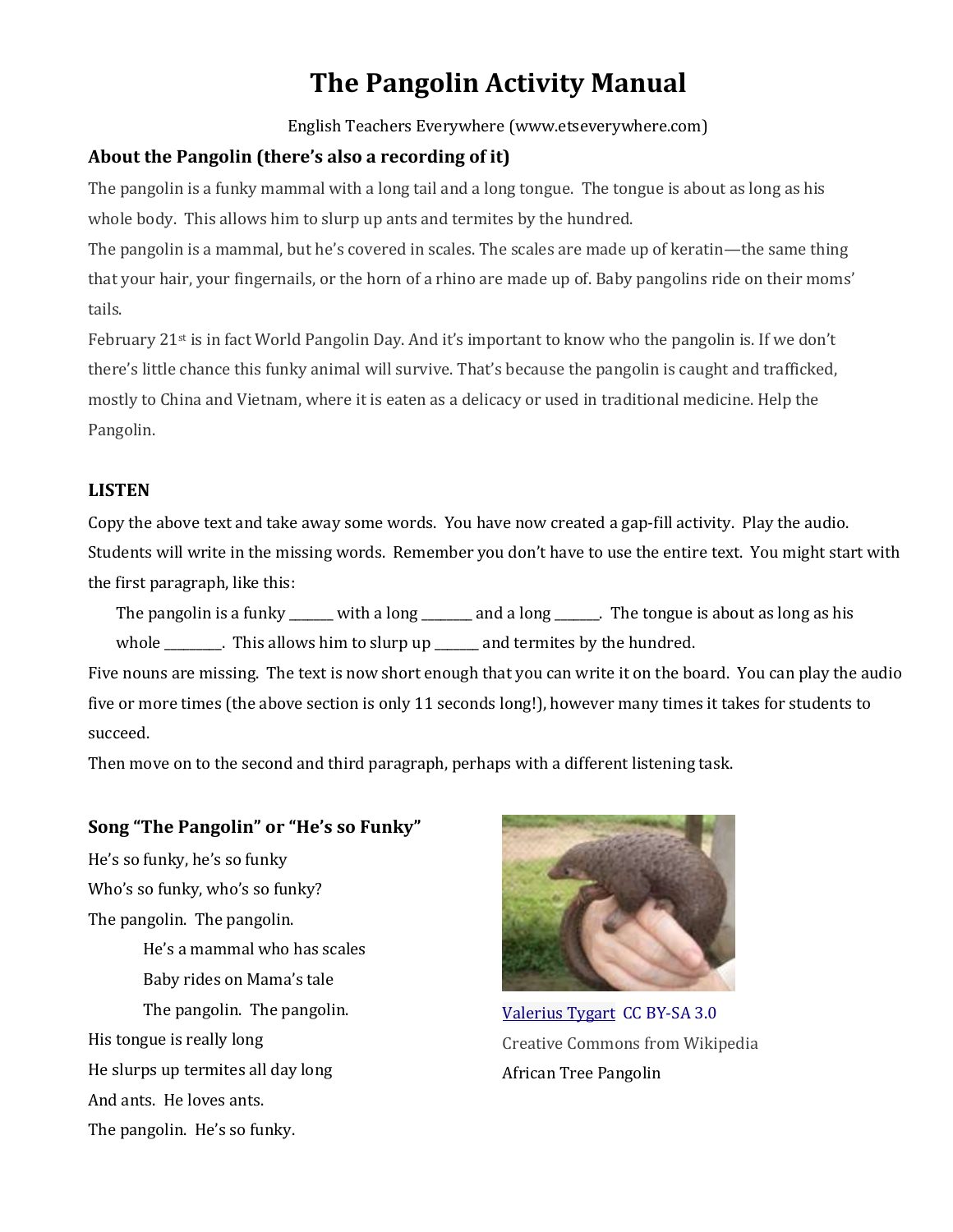## **CHANT**

This song features a call-and-response section that it's easy to do in class with or without playing the audio.

*You: He's so funky. He's so funky. Students: Who's so funky? Who's so funky? Everybody: The pangolin. The pangolin.* 

## **LISTEN**

The words to the song are short enough that again you can write a gap fill on the board. Or try a dictation. Play lines of the song again and again while students write them down.

## **LISTEN AND DRAW**

Chances are your students have no idea what a pangolin looks like! One option is to play the audios and do the listening activities before showing students a picture. Give them a few minutes to draw what they think the pangolin could look like. Play the audios meanwhile. Afterwards compare student drawings and then show some real photographs.

## **FOLLOW-UP ACTIVITIES**

## MAKE A LITTLE BOOK

Have your students make a little book. They can put in facts about the pangoling or make a story or say why they like the pangolin. See the *Pangolin Book* below (by Alla McCaughey).





Cover Pages 1 and 2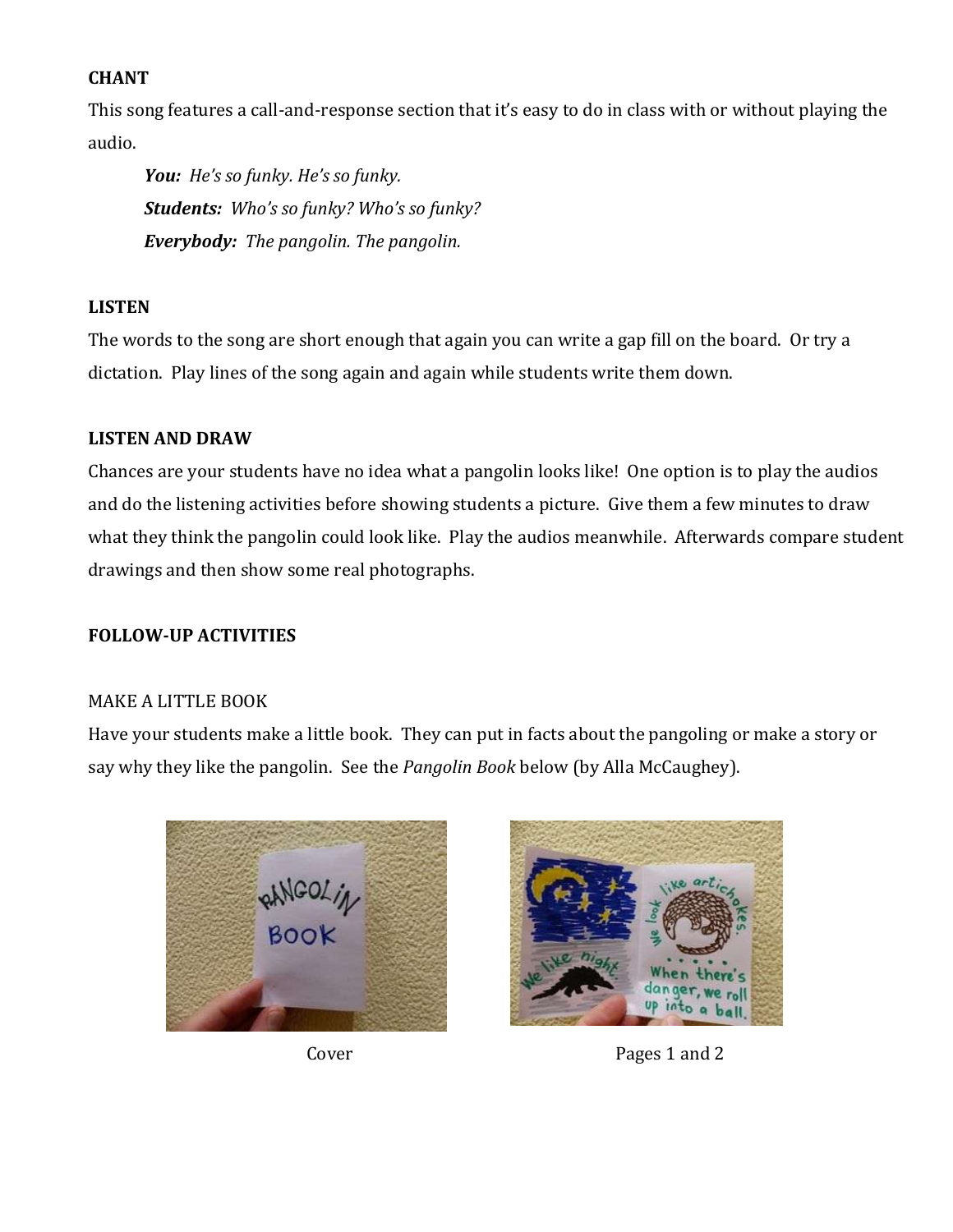



Pages 3 and 4 Pages 4 and 5

How to make a folding book from one piece of paper: Text: [www.fimp.net/](http://www.fimp.net/makeabook.html)**make**a**book**.html Video: [www.youtube.com/watch?v=RweNZmLJW9k](http://www.youtube.com/watch?v=RweNZmLJW9k)

## **DRAW AND DICTATE**

Print small copies of pangolin photos to class. Put students into pairs facing each other. One student receives the pangolin picture. She must not show it to her partner, or anyone else. Next she describes the picture while her partner draws based on her description. It might be best to put some words on the boar ahead of time: tail, snout, scales, tongue.

## **CREATE A PANGOLIN POSTER**

Have your students draw a cartoon pangolin, like Peter the Purple Pangolin. Give him a name. Give him a personality. On the poster write what he likes to eat, what he likes to do, his hobbies, etc. Or you can make a "Help the Pangolin" poster explaining what the pangolin is and why he needs help.



# **MAKE A PANGOLIN SLIDESHOW**

Collect you your student pangolin pictures and scan them. Then create a digital slideshow. You can use "The Pangolin (He's So Funky)" song above as a soundtrack. Alternatively, scan or photograph student